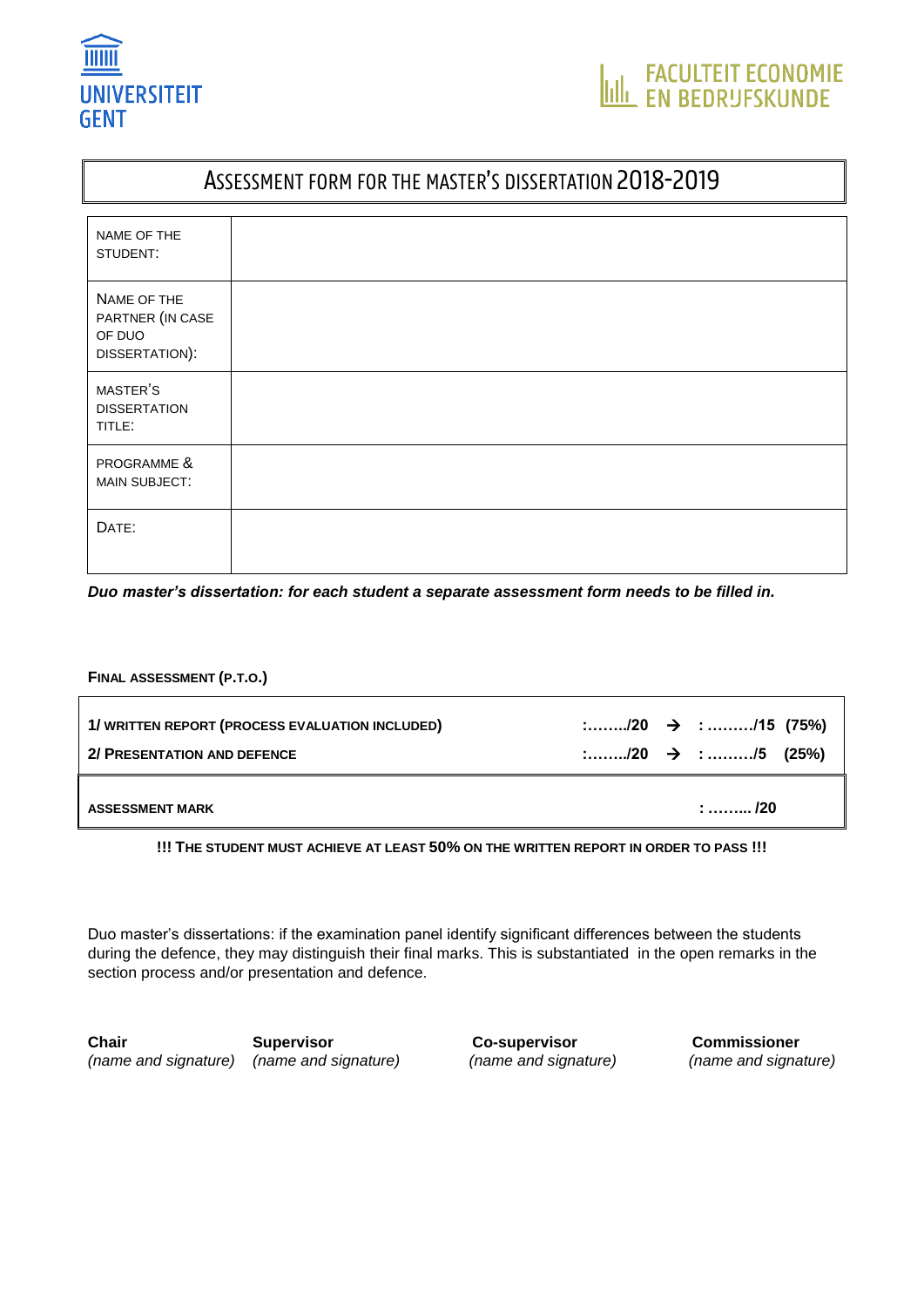### **1/ ASSESSMENT WRITTEN REPORT:**

The matrix below is used to evaluate the written report on several dimensions, in the context of the programme. See assessment framework in attachment.

|                                               | Excellent<br>17-20 | Very good<br>$14 - 16$ | Good<br>$12 - 13$ | Satisfactory<br>$10 - 11$ | Unsatisfactory<br>$<$ 10 |
|-----------------------------------------------|--------------------|------------------------|-------------------|---------------------------|--------------------------|
| Insight into the topic &<br>problem statement |                    |                        |                   |                           |                          |
| Research                                      |                    |                        |                   |                           |                          |
| Analysis                                      |                    |                        |                   |                           |                          |
| Conclusions                                   |                    |                        |                   |                           |                          |
| Aspects of style                              |                    |                        |                   |                           |                          |

Remarks on the written report (clarifications are mandatory in case of extreme scores 'unsatisfactory' or 'excellent' + if one or more dimensions play a bigger role in the evaluation)

#### The **process elements** 'independence' and 'effort' can be a reason to adjust the score of the written report in a positive or negative way.

| Reasons for a positive<br>adjustment                                                                             | Positive   | No.        | Negative<br>adjustment   | Reasons for a negative<br>adjustment                                                           |
|------------------------------------------------------------------------------------------------------------------|------------|------------|--------------------------|------------------------------------------------------------------------------------------------|
|                                                                                                                  | adjustment | adjustment |                          |                                                                                                |
| Demonstrates a certain<br>independence, big<br>personal input, strong<br>problem solving and critical<br>skills. |            |            | □                        | Needs a lot of guidance,<br>low personal input, low<br>problem solving and critical<br>skills. |
| Very motivated, includes<br>remarks of the supervisor,<br>works hard.                                            | □          |            | $\overline{\phantom{a}}$ | Little motivation, lack of<br>effort.                                                          |

Remarks on the process:

#### **2/ ASSESSMENT PRESENTATION AND DEFENCE:**

|              | Excellent<br>$17 - 20$ | Very good<br>$14 - 16$ | Good<br>$12 - 13$ | Satisfactory<br>$10 - 11$ | Unsatisfactory<br>$<$ 10 |
|--------------|------------------------|------------------------|-------------------|---------------------------|--------------------------|
| Presentation |                        |                        |                   |                           |                          |
| Defence      |                        |                        |                   |                           |                          |

Remarks on presentation and defence: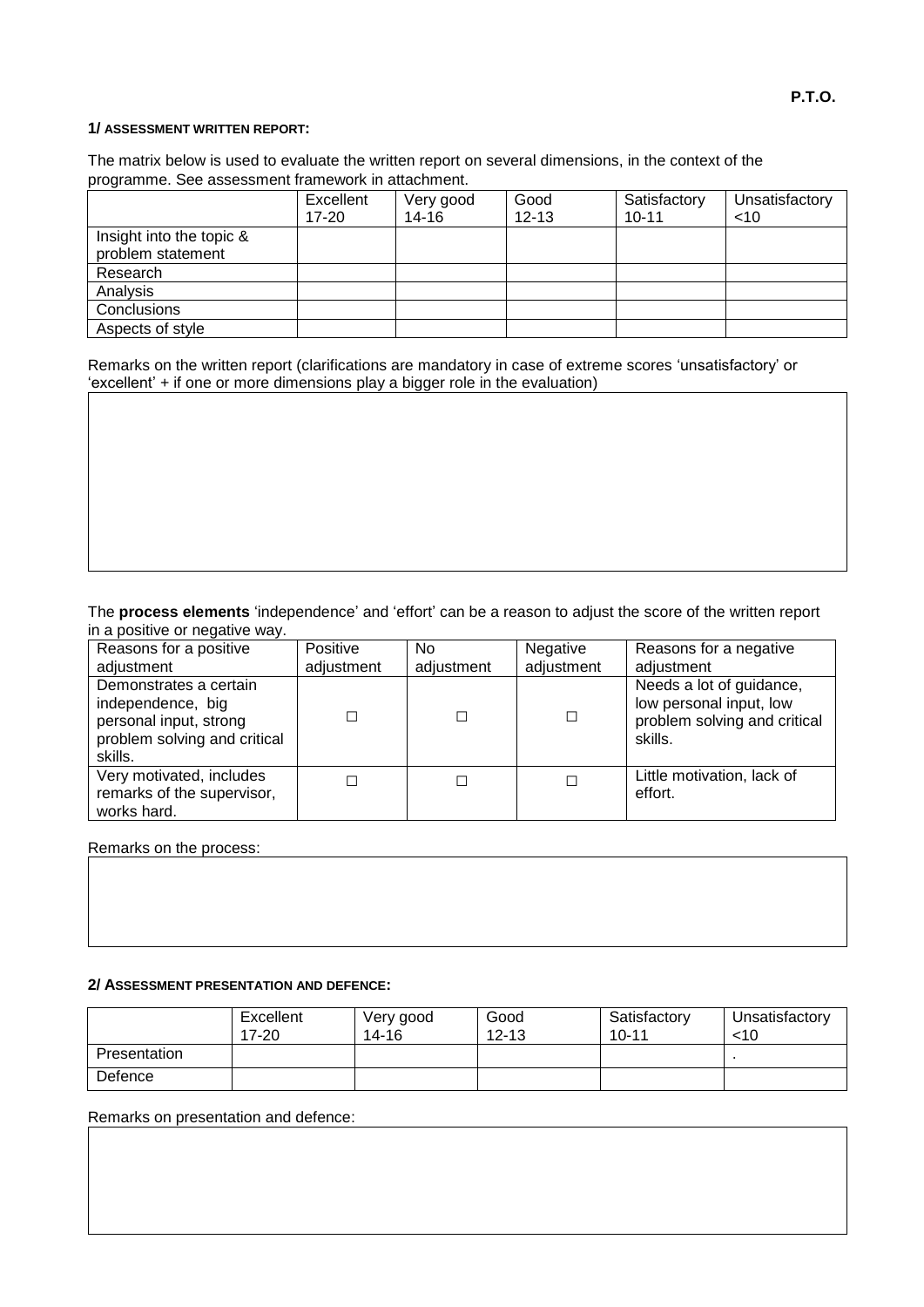### **Written report: assessment by the supervisor (and co-supervisor – if applicable)**

Name of the student(s):………………………………………….........................................................................

The matrix below is used to evaluate the written report on several dimensions, in the context of the programme. See assessment framework in attachment.

|                                               | Excellent | Very good | Good      | Satisfactory | Unsatisfactory |
|-----------------------------------------------|-----------|-----------|-----------|--------------|----------------|
|                                               | $17 - 20$ | $14 - 16$ | $12 - 13$ | $10 - 11$    | $<$ 10         |
| Insight into the topic &<br>problem statement |           |           |           |              |                |
| Research                                      |           |           |           |              |                |
| Analysis                                      |           |           |           |              |                |
| Conclusions                                   |           |           |           |              |                |
| Aspects of style                              |           |           |           |              |                |

Remarks on the written report (clarifications are mandatory in case of extreme scores 'unsatisfactory' or 'excellent' + if one or more dimensions play a bigger role in the evaluation)

The **process elements** 'independence' and 'effort' can be a reason to adjust the score of the written report in a positive or negative way.

| Reasons for a positive                                                                                           | Positive   | No.        | Negative   | Reasons for a negative                                                                         |
|------------------------------------------------------------------------------------------------------------------|------------|------------|------------|------------------------------------------------------------------------------------------------|
| adjustment                                                                                                       | adjustment | adjustment | adjustment | adiustment                                                                                     |
| Demonstrates a certain<br>independence, big<br>personal input, strong<br>problem solving and critical<br>skills. | $\Box$     |            | □          | Needs a lot of guidance,<br>low personal input, low<br>problem solving and critical<br>skills. |
| Very motivated, includes<br>remarks of the supervisor,<br>works hard.                                            | П          |            | □          | Little motivation, lack of<br>effort.                                                          |

Remarks on the process: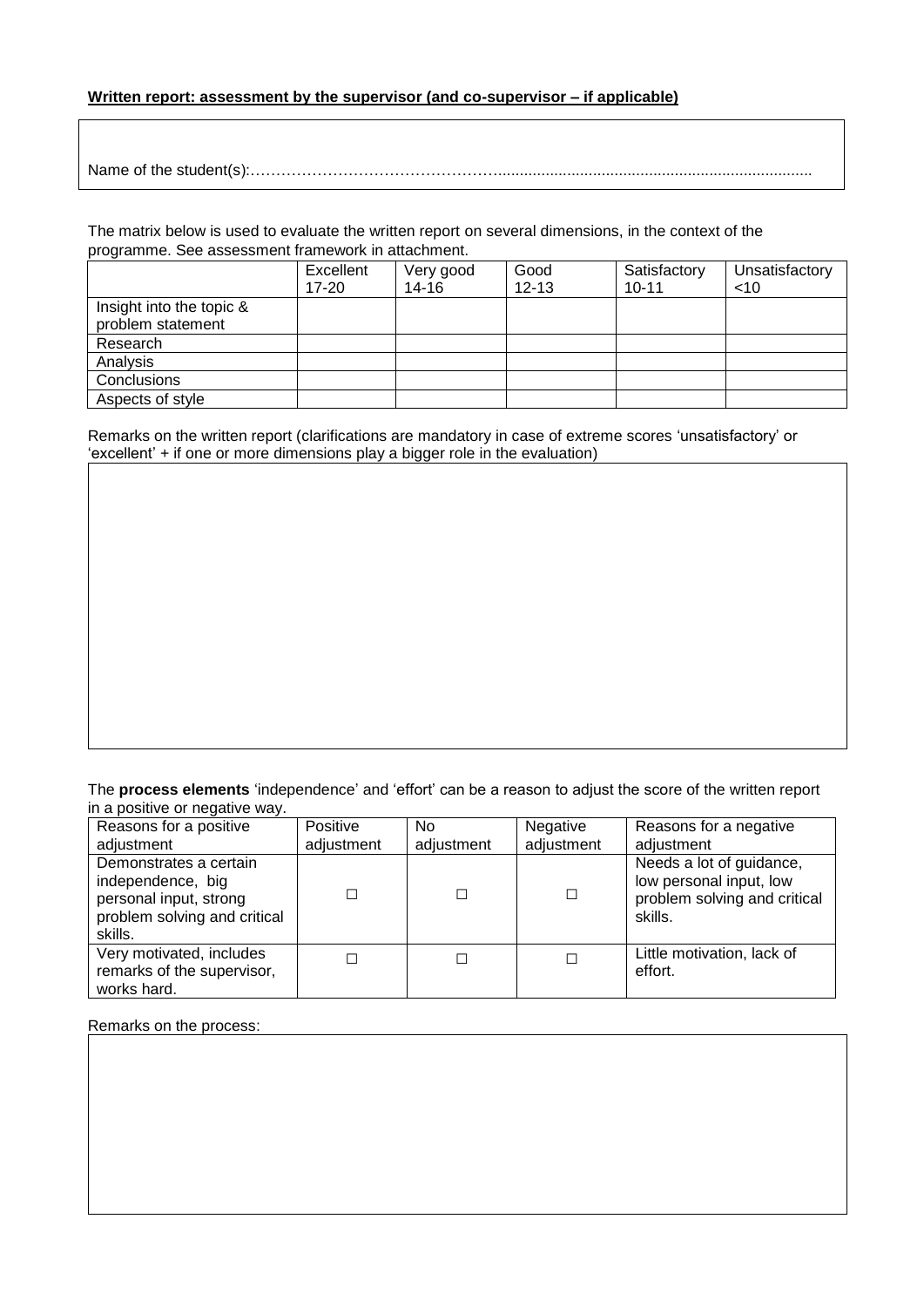## **Written report: assessment by the commissioner**

Name of the student(s):………………………………………….........................................................................

The matrix below is used to evaluate the written report on several dimensions, in the context of the programme. See assessment framework in attachment.

|                                               | Excellent | Very good | Good      | Satisfactory | Unsatisfactory |
|-----------------------------------------------|-----------|-----------|-----------|--------------|----------------|
|                                               | $17 - 20$ | 14-16     | $12 - 13$ | $10 - 11$    | ~10            |
| Insight into the topic &<br>problem statement |           |           |           |              |                |
| Research                                      |           |           |           |              |                |
| Analysis                                      |           |           |           |              |                |
| Conclusions                                   |           |           |           |              |                |
| Aspects of style                              |           |           |           |              |                |

Remarks on the written report (clarifications are mandatory in case of extreme scores 'unsatisfactory' or 'excellent' + if one or more dimensions play a bigger role in the evaluation)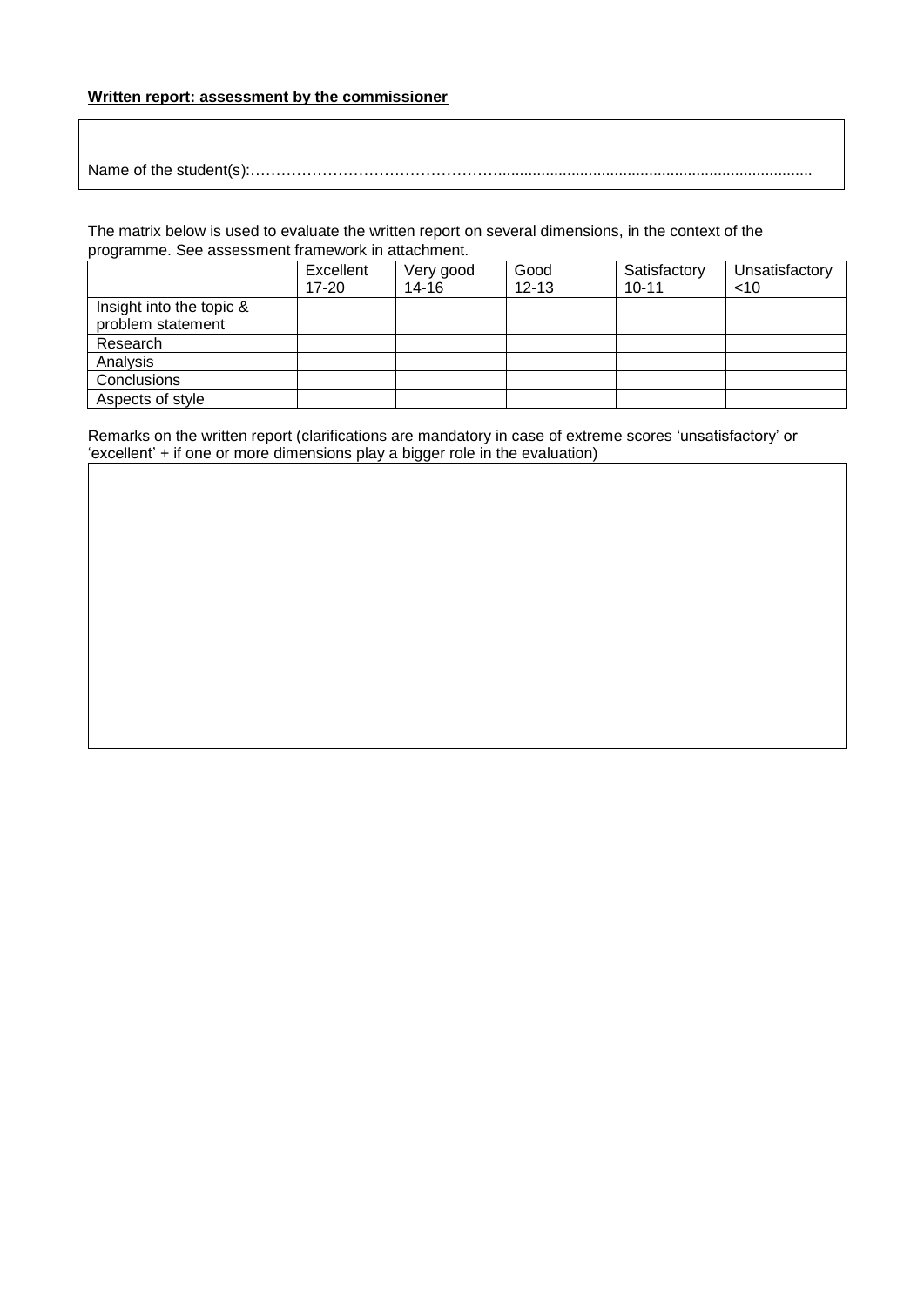# Assessment framework written report

This assessment scale contains criteria in order to help the assessors to situate and evaluate the master's dissertation within the different aspects/dimensions, taking into account the programme's context. How the dimensions are weighed is the jury's authority.

|                                                                                                   | Excellent<br>$17 - 20$                                                                                                                                                                                                                                                                                                                                                                                                                                                                        | Very good<br>$14 - 16$                                                                                                                                                                                                                                                                                                             | Good<br>$12 - 13$                                                                                                                                                                                                                                                                                                                                                                                         | Satisfactory (light shortcomings)<br>$10 - 11$                                                                                                                                                                                                                                                                                                                                                                     | Unsatisfactory (big<br>shortcomings) <10 *                                                                                                                                                                                                                                                                                                                                                                                   |
|---------------------------------------------------------------------------------------------------|-----------------------------------------------------------------------------------------------------------------------------------------------------------------------------------------------------------------------------------------------------------------------------------------------------------------------------------------------------------------------------------------------------------------------------------------------------------------------------------------------|------------------------------------------------------------------------------------------------------------------------------------------------------------------------------------------------------------------------------------------------------------------------------------------------------------------------------------|-----------------------------------------------------------------------------------------------------------------------------------------------------------------------------------------------------------------------------------------------------------------------------------------------------------------------------------------------------------------------------------------------------------|--------------------------------------------------------------------------------------------------------------------------------------------------------------------------------------------------------------------------------------------------------------------------------------------------------------------------------------------------------------------------------------------------------------------|------------------------------------------------------------------------------------------------------------------------------------------------------------------------------------------------------------------------------------------------------------------------------------------------------------------------------------------------------------------------------------------------------------------------------|
| Insight into<br>the topic,<br>contextualiza<br>tion and<br>quality of the<br>problem<br>statement | • in-depth understanding of the<br>topic's current scientific<br>debate.<br>• critical processing of relevant<br>and prominent scientific and<br>original publications.<br>• the problem statement is<br>motivated from gaps in the<br>literature (consistent and<br>logic structure).<br>• the problem statement is<br>innovative, specific, adding<br>great value; a result of 'out of<br>the box' thinking. Commonly<br>used interpretations are<br>questioned in a responsible<br>manner. | • in-depth understanding of the<br>topic's current scientific<br>debate.<br>• The sources are scientific,<br>relevant and are synthesized<br>correctly and critically. Some,<br>less important, publications<br>are missing.<br>• The problem statement is<br>scientifically grounded, is<br>clear and justified (added<br>value). | • good understanding of the<br>topic's scientific debate.<br>• the sources used are<br>relevant for the problem<br>statement, of sufficient<br>volume and mostly scientific.<br>• the report lists (relevant)<br>concepts /theoretical models<br>but contains little critical<br>reflection.<br>• The problem statement is<br>scientifically grounded; but<br>could be motivated more<br>comprehensively. | · sufficient understanding of<br>the topic's scientific debate.<br>• the sources used are<br>relevant but incomplete<br>(crucial sources are missing)<br>• the report is descriptive.<br>There are some mistakes,<br>loose ends, inconsistencies,<br>that do not, however,<br>significantly affect the<br>report's essence.<br>• the problem statement is<br>poorly contextualized and<br>has limited added value. | • insufficient understanding of<br>the topic's scientific debate.<br>• the sources used are little<br>scientific and partly<br>irrelevant, crucial authors are<br>missing.<br>• the report lacks synthesis,<br>analysis and critical<br>reflection. The reader gets an<br>incomplete and superficial<br>understanding of the<br>academic debate.<br>• the problem statement is<br>vague and has little or no<br>added value. |
| Research:<br>design and<br>execution                                                              | • the research design is logic,<br>original and bold (advanced<br>techniques, combination of<br>methods).<br>• the choice of research units<br>and methods is thoroughly<br>motivated (critical<br>considerations and/or original<br>arguments) and derives<br>logically from the research<br>questions.<br>• the research is conducted<br>with great attention to detail.                                                                                                                    | • the research design is<br>detailed (logic and well-<br>considered).<br>• the choice of research units<br>and methods is well<br>motivated (well-considered)<br>and derives logically from the<br>research questions.<br>• the research is conducted<br>correctly.                                                                | • the research design is<br>developed correctly in<br>general but could have been<br>more detailed.<br>• the choice of research units<br>and methods is correct and<br>derives from the research<br>question(s). Some other<br>elements could have been<br>taken into account.<br>• the research is conducted<br>correctly.                                                                               | • the research design is<br>inaccurate (some choices are<br>not motivated, some<br>considerations are missing).<br>• the choice of research units<br>and methods does not derive<br>entirely from the research<br>questions<br>• there are small mistakes in<br>the research's conduct.                                                                                                                            | • the research design is little<br>motivated and is not the best<br>(viable) option for answering<br>the research questions.<br>• the data collection is very<br>poor and/or the research<br>includes fallacies or incorrect<br>applications of research<br>techniques.                                                                                                                                                      |
| Analysis                                                                                          | • the collected data are<br>analysed thoroughly and<br>originally (based on scientific<br>criteria, several analyses are<br>conducted, less obvious<br>connections are made)<br>• the results are discussed<br>clearly and in detail providing<br>an answer to the research<br>question(s).                                                                                                                                                                                                   | • the collected data are<br>analysed in-depth (based on<br>scientific criteria).<br>• the results are discussed in<br>relation to the research<br>questions. They are<br>presented clearly.                                                                                                                                        | • the collected data are<br>analysed correctly but are<br>missing some depth.<br>Additional tests or other<br>analysis techniques could<br>have been conducted.<br>• the conducted research<br>provides (an) answer(s) to<br>the research question(s).                                                                                                                                                    | • the analysis of the collected<br>data includes small defects of<br>reasoning and misses some<br>depth and critical reflection.<br>Additional tests or other<br>analysis techniques could<br>have been conducted.<br>• the conducted research<br>provides (a) answer(s) to the                                                                                                                                    | • the analysis is superficial,<br>contains serious mistakes<br>and/or is subjective<br>(assumptions). The link to the<br>research questions is limited.<br>• the answers to the research<br>questions are general,<br>incomplete and/or not to the<br>point.                                                                                                                                                                 |